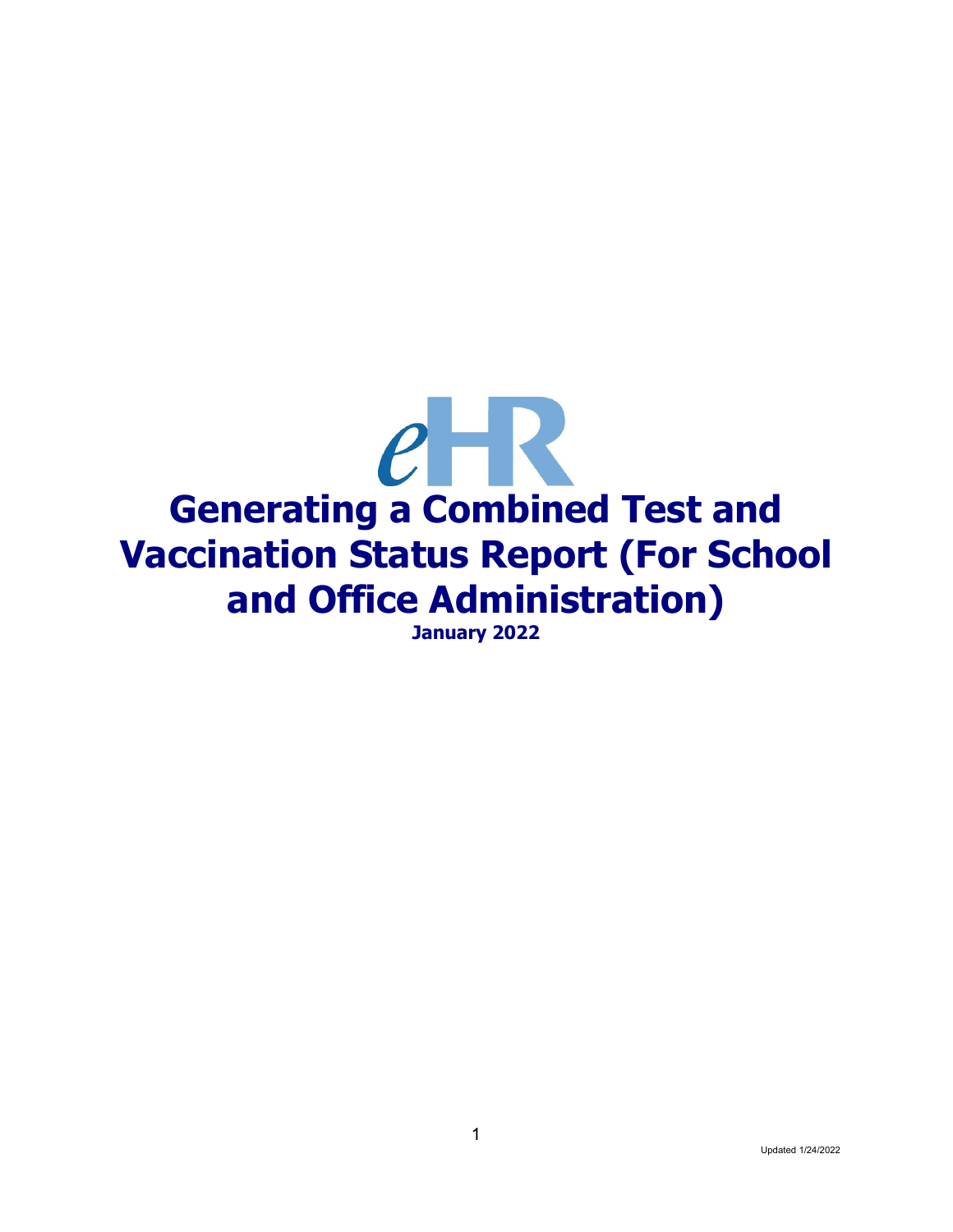## Generating a Combined Test and Vaccination Status Report

|                              |                                                     | Instance:                                                                                                                                                                                                                                                                                                   |                                                |                                                       |   |      |          |             |
|------------------------------|-----------------------------------------------------|-------------------------------------------------------------------------------------------------------------------------------------------------------------------------------------------------------------------------------------------------------------------------------------------------------------|------------------------------------------------|-------------------------------------------------------|---|------|----------|-------------|
| $e - R$                      |                                                     | Hawai'i State<br><b>HRPROD2</b><br><b>Department</b><br>System<br>Module                                                                                                                                                                                                                                    | Home                                           | v                                                     | ≫ | Help | X Logout | Logged in:  |
|                              |                                                     | Date/Time:<br>of Education<br>01/24/2022                                                                                                                                                                                                                                                                    | Home<br>Processes                              |                                                       |   |      |          | Impersonate |
|                              |                                                     | 09:35:00<br>Welcome Gregory Dikilato to the DOE Human Resources Man System Maintenance                                                                                                                                                                                                                      | <b>Reports</b>                                 |                                                       |   |      |          |             |
|                              |                                                     |                                                                                                                                                                                                                                                                                                             | <b>Employee Transactions</b>                   |                                                       |   |      |          |             |
| <b>System Messages</b>       |                                                     |                                                                                                                                                                                                                                                                                                             | <b>Position Management</b><br>Jobs Management  | ist                                                   |   |      |          |             |
| 1/18/2022                    |                                                     |                                                                                                                                                                                                                                                                                                             | <b>Plan Amendments</b><br>Recruitment          | 187 pending cases in your worklist                    |   |      |          |             |
|                              | <b>Projected School List</b>                        |                                                                                                                                                                                                                                                                                                             | Program Recruitment<br><b>Background Check</b> | Pending Cases                                         |   |      |          |             |
|                              |                                                     | Projected School List for the school year 2021-2022 has automatically been general                                                                                                                                                                                                                          | <b>Online Application</b>                      |                                                       |   |      |          |             |
|                              |                                                     | school/office. Please look in your Pending Cases for your school list. For detailed in Menu Maintenance<br>refer to the Quicksheet - Projected School List (2019). If your projected school list does not                                                                                                   |                                                |                                                       |   |      |          |             |
|                              | appear please contact your PRO for assistance.      |                                                                                                                                                                                                                                                                                                             |                                                | Apply for Jobs                                        |   |      |          |             |
|                              |                                                     |                                                                                                                                                                                                                                                                                                             |                                                | Apply for Programs                                    |   |      |          |             |
|                              |                                                     |                                                                                                                                                                                                                                                                                                             |                                                | COVID-19: Vaccination Status / Test Results Reporting |   |      |          |             |
|                              |                                                     |                                                                                                                                                                                                                                                                                                             |                                                |                                                       |   |      |          |             |
| Reports                      |                                                     | From the list, select the "Combined Test and Vaccination Status Report" and click<br>on the " <b>Run Report</b> " button.                                                                                                                                                                                   |                                                |                                                       |   |      |          |             |
| Filter button.               | <b>Employee Reports</b><br><b>Report Category</b>   | v<br>Description:<br>This listing displays reports that you can run based on your specific security rights.<br>Use the Report Category filter feature to limit the listing to a specific category of report, and enter a Description (full or partial) to help narrow down the search when you click on the |                                                | Filter                                                | B |      |          |             |
|                              |                                                     | Note: ** indicates that a report's information is based on the prior day's work.                                                                                                                                                                                                                            |                                                |                                                       |   |      |          |             |
| Run Report<br>Select Details | <b>Report Category</b>                              | $\textcircled{F}$ Previous   1-15 of 61 $\textcircled{F}$ Next 15 $\textcircled{F}$<br>Description                                                                                                                                                                                                          |                                                |                                                       |   |      |          |             |
| $\cup$                       | File Show Employee Reports 89 Day Hires             |                                                                                                                                                                                                                                                                                                             |                                                |                                                       |   |      |          |             |
| $\bigcirc$                   | Fig. 2 Show Employee Reports Active Teachers Report |                                                                                                                                                                                                                                                                                                             |                                                |                                                       |   |      |          |             |
| $\bigcirc$                   | Files Show Employee Reports Annual Personnel Files  |                                                                                                                                                                                                                                                                                                             |                                                |                                                       |   |      |          |             |
| $\cup$                       |                                                     | F Show Employee Reports Average Salary for Employee Groups Report                                                                                                                                                                                                                                           |                                                |                                                       |   |      |          |             |
| $\circ$                      | F Show Employee Reports BLS Report                  |                                                                                                                                                                                                                                                                                                             |                                                |                                                       |   |      |          |             |
| $\circ$                      | Film Show Employee Reports Benefits Half Sheet      |                                                                                                                                                                                                                                                                                                             |                                                |                                                       |   |      |          |             |
| $\circ$                      |                                                     | Filar Show Employee Reports Cert Emp Count by Employee Type                                                                                                                                                                                                                                                 |                                                |                                                       |   |      |          |             |
| $\circ$                      |                                                     | Fig. 5how Employee Reports Cert Sal Freq by Empl Type & Status                                                                                                                                                                                                                                              |                                                |                                                       |   |      |          |             |
| $\circ$                      |                                                     | Fig. 5how Employee Reports Classified Probationary Employees                                                                                                                                                                                                                                                |                                                |                                                       |   |      |          |             |
| $\circ$                      |                                                     | Fig. 5how Employee Reports Classroom Teacher and Secondary Counselor FTECount                                                                                                                                                                                                                               |                                                |                                                       |   |      |          |             |
| $\bullet$                    |                                                     | Film Show Employee Reports Combined Test and Vaccination Status Report                                                                                                                                                                                                                                      |                                                |                                                       |   |      |          |             |
| $\circ$                      |                                                     | F Show Employee Reports Current Altres-Ceridian PCS Employees                                                                                                                                                                                                                                               |                                                |                                                       |   |      |          |             |
| $\circ$                      |                                                     | Fig. 2 Show Employee Reports Current Test Results Status Report                                                                                                                                                                                                                                             |                                                |                                                       |   |      |          |             |
| $\circ$<br>$\bigcirc$        |                                                     | File Show Employee Reports Current Vaccination Status Report<br>F Show Employee Reports DOE Demographics Report                                                                                                                                                                                             |                                                |                                                       |   |      |          |             |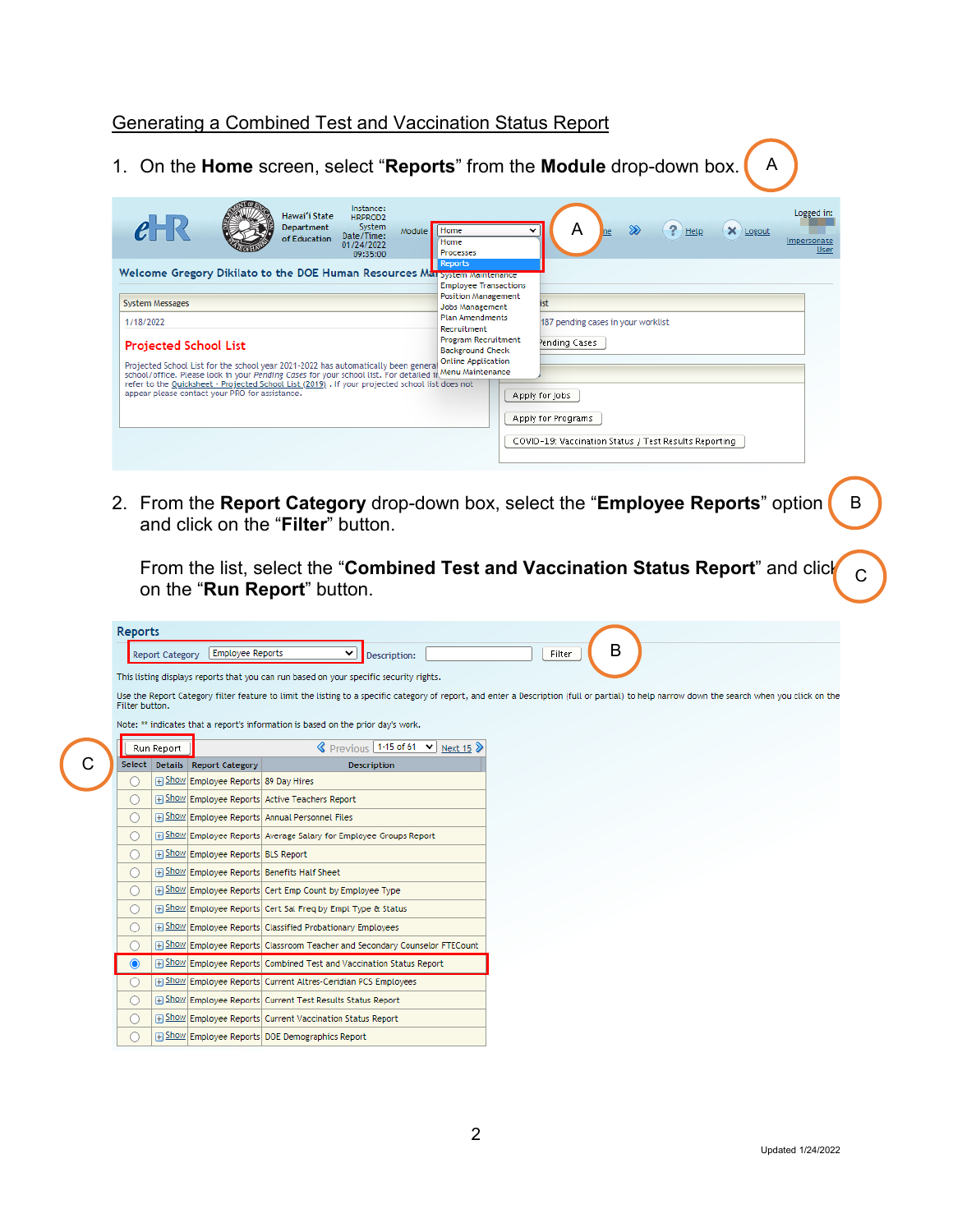- 3. The following parameters are needed to generate the report:
	- **Process Case Label** Enter a title for the report.
	- **Location ID** This field should default to the location that you have access rights to. If it's blank, enter the ID number of the location you want the report to be generated for.

**Tip:** Click on the flashlight icon to search (by Location ID or Description) for the location(s) that you have access to.

For the "Employee Type" parameter, you have three options: All Employees, Casual/Sub Employees, or Salaried Employees. The default is All Employees.

| When you are ready, click on the "Submit Parameters" button   | D                           |
|---------------------------------------------------------------|-----------------------------|
| Return to Edit Reports                                        |                             |
| <b>Process Case</b>                                           |                             |
|                                                               | Cancel<br>Submit Parameters |
| Combined Test and Vaccination Status Report                   |                             |
| CombinedStatusReport PDB<br>Process Case Label:               |                             |
| <b>Parameters</b>                                             |                             |
| <b>Prompt Text</b><br><b>Parameter Value</b>                  |                             |
| 523<br>OTM-Personnel Development Branch<br><b>Location ID</b> |                             |
| <b>All Employees</b><br><b>Employee Type</b><br>v             |                             |
| Report Output Type<br>XLS (XLS - Microsoft Excel Format)      | D                           |
| <b>Report Destination</b><br>STR (Stream Output to Screen)    |                             |
|                                                               |                             |
|                                                               | Submit Parameters<br>Cancel |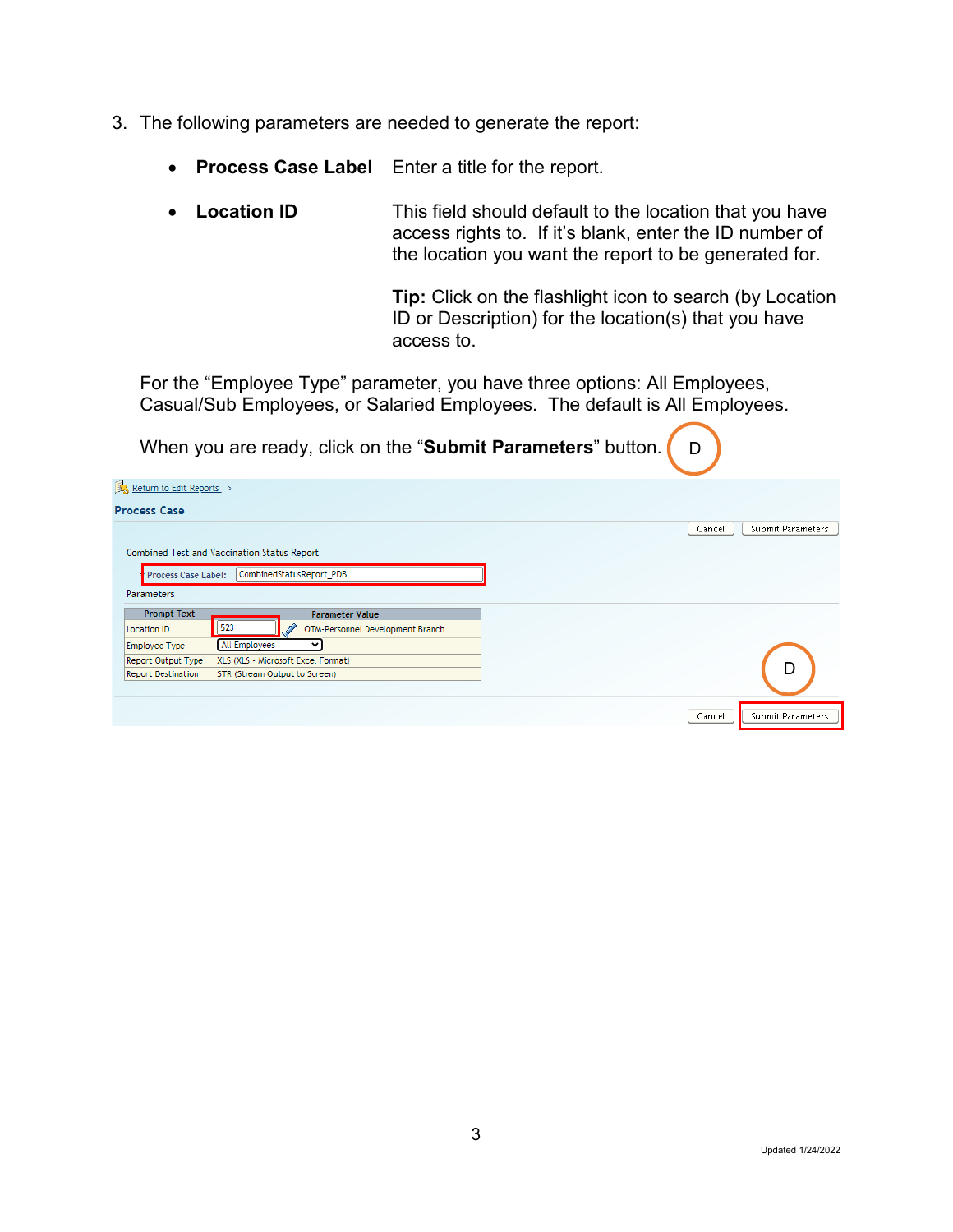4. The report will be generated as a Microsoft Excel file in a new window or pop-up.

Depending on which internet browser you are using, you may see windows similar to the ones below:

| Untitled - Google Chrome |                                         |                                                                      |                |   |
|--------------------------|-----------------------------------------|----------------------------------------------------------------------|----------------|---|
|                          |                                         |                                                                      | п              | × |
|                          |                                         | <b>(i)</b> ehr.k12.hi.us/hrprod/faces/s/ps/pages/PsReportStream.jspx |                |   |
|                          |                                         |                                                                      |                |   |
|                          |                                         |                                                                      |                |   |
|                          |                                         |                                                                      |                |   |
|                          |                                         |                                                                      |                |   |
|                          |                                         |                                                                      |                |   |
|                          |                                         |                                                                      |                |   |
|                          |                                         |                                                                      |                |   |
|                          |                                         |                                                                      |                |   |
|                          |                                         |                                                                      |                |   |
|                          |                                         |                                                                      |                |   |
| 图 Combined Test andxls   |                                         |                                                                      | Show all       | × |
|                          |                                         |                                                                      |                |   |
|                          |                                         |                                                                      |                |   |
| <b>Firefox:</b>          |                                         |                                                                      |                |   |
|                          |                                         |                                                                      |                |   |
|                          |                                         | Opening Combined Test and Vaccination Status Report - 10071861 - R43 |                | × |
| You have chosen to open: |                                         |                                                                      |                |   |
|                          | 图  Test and Vaccination Status Report - |                                                                      | - R4357477.xls |   |
|                          |                                         | which is: Microsoft Excel 97-2003 Worksheet (7.0 KB)                 |                |   |
|                          | from: https://ehr.k12.hi.us             |                                                                      |                |   |
|                          | What should Firefox do with this file?  |                                                                      |                |   |
|                          | O Open with Excel (default)             |                                                                      |                |   |
| ◯ Save File              |                                         |                                                                      |                |   |
|                          |                                         |                                                                      |                |   |
|                          |                                         | Do this automatically for files like this from now on.               |                |   |
|                          |                                         | ок                                                                   | Cancel         |   |

**Note:** You may have to adjust your internet browser's settings to allow pop-ups.

- 5. Follow the on-screen prompts to open the file.
- 6. Click on the "**Run Reports**" tab to return to the **Reports** screen.